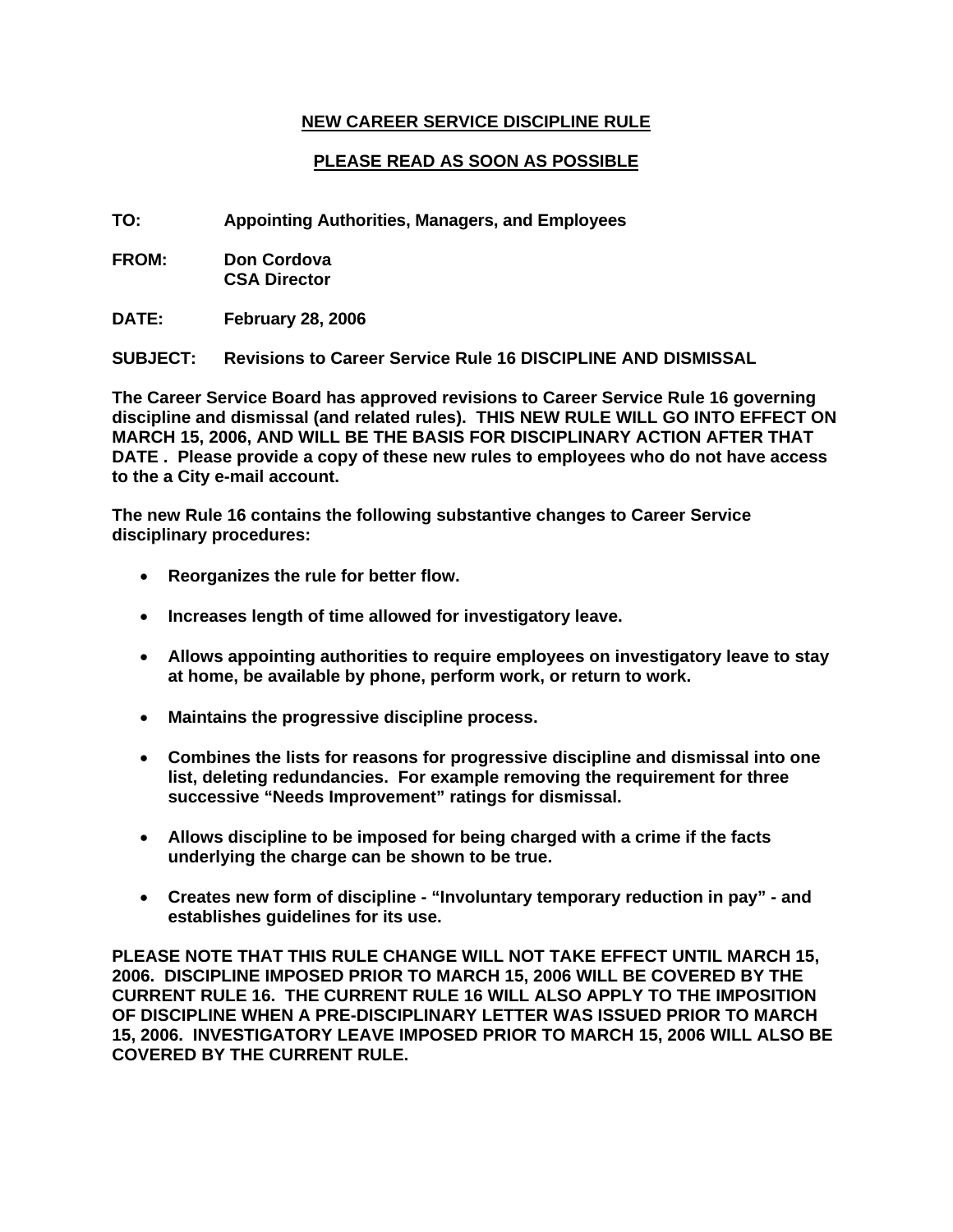## **MEMORANDUM**

### **REVISION 5, SERIES C**

**TO:** Holders of CSA Rule Books

**FROM:** Career Service Board

**DATE:** February 28, 2006

**SUBJECT:** Revision of Career Service Rule 16 DISCIPLINE AND DISMISSAL

The Career Service Board has revised Career Service Rule 16 DISCIPLINE AND DISMISSAL and related rules. The effective date of this revision is March 15, 2006.

|                          | <b>Page Number</b>          | <b>Issuance Dates</b> |
|--------------------------|-----------------------------|-----------------------|
|                          |                             |                       |
| Remove                   | $1 - 4$                     | January 1, 2006       |
|                          | $1 - 5$                     | March 19, 2004        |
|                          | $1-8, 1-14$                 | January 1, 2006       |
|                          | $1 - 15$                    | June 1, 2004          |
|                          | $3 - 2$                     | September 7, 2000     |
|                          | $4 - 11$                    | March 19, 2004        |
| <b>Entire chapter 16</b> | $16 - 1$                    | July 30, 2003         |
|                          | $16 - 2$                    | April 15, 1999        |
|                          | $16 - 3$                    | June 10, 2003         |
|                          | $16-4, 16-5$                | April 15, 1999        |
|                          | $16 - 6$                    | May 30, 2003          |
|                          | $16 - 7$                    | January 1, 2006       |
|                          | 16-8 through 16-10          | April 15, 1999        |
|                          |                             |                       |
| Replace                  | $1-4, 1-5, 1-8, 1-14, 1-15$ | February 23, 2006     |
|                          | $3-2, 3-2.1$                | February 23, 2006     |
|                          | $4 - 11$                    | February 23, 2006     |
| <b>Entire chapter 16</b> | 16-1 through 16-9           | February 23, 2006     |

## **PLEASE NOTE THAT THE EFFECTIVE FOR THIS RULE REVISION IS MARCH 15, 2006.**

**PLEASE INSERT IN YOUR RULE BOOK ON THE EFFECTIVE DATE. THANK YOU.**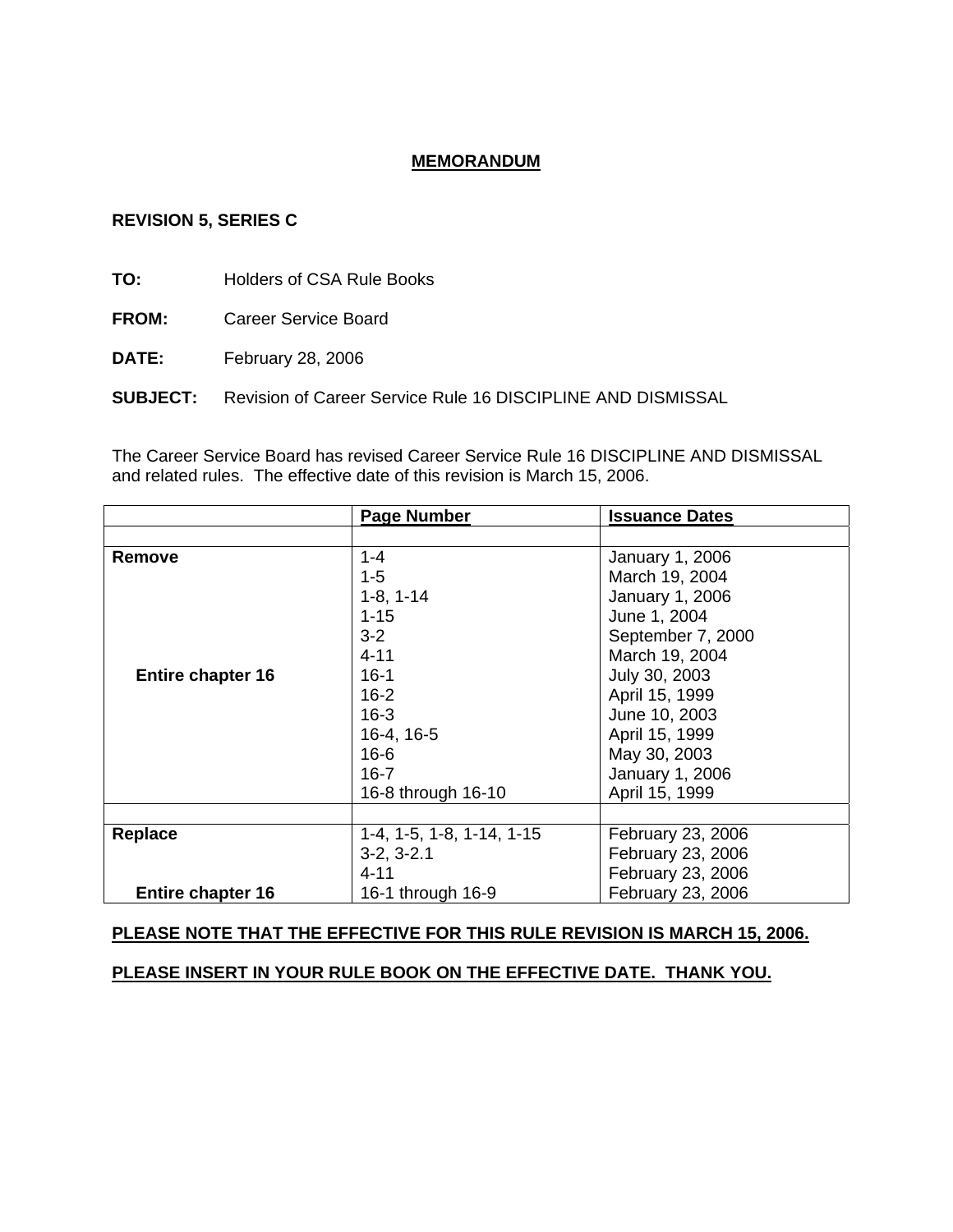#### Compensatory time off:

The hours absent from duty granted to compensate for authorized overtime worked. (Effective July 1, 1977; Rules Revision Memo 97A).

#### Compensatory time plan:

A plan approved by the Personnel Director which provides for the accrual of compensatory time on a straight time basis in certain periods of the year and its discharge in other periods of the year. (Eff. 7/l/77; Rules Rev. 97A).

#### Continuous service date:

The effective date of an employment appointment or a re-employment appointment in the career service, whichever is later; or the effective date of appointment from a reinstatement list plus credits for service prior to lay-off. This definition does not affect employee rights to sick leave and vacation leave as established in the Revised Municipal Code or the Career Service Rules. (Eff. 12/15/83, Rules Rev. 51B; Revised 3/19/2004; Rules Rev. 247B)

#### Demotion appointment:

One which changes an employee from a position in one class to a different position in another class if (1) the second class is in the same pay schedule, and the first three digits of the identification number of the pay grade in the second class are lower than the first three digits of the first class; or (2) in a different pay schedule, with a lower entry rate. (Eff. 9/1/89; Rules Rev. 129B).

#### Disabled individual:

An individual who (1) has a physical or mental impairment which substantially limits one or more major life functions; or (2) has a record of such impairment; or (3) is regarded as having such an impairment; or (4) has begun or successfully completed a supervised drug rehabilitation program and is no longer engaged in the illegal use of drugs. (Eff. 1/l/93; Rules Rev. 160B).

#### Disadvantaged:

As used in Rule 6 - Career Training Service, a person whose individual or family income falls below a given level established from time to time by the Personnel Director. (Eff. 1/l/88; Rules Rev. 101B).

### Disqualification:

An involuntary no-fault separation of an employee, or action in lieu thereof, based on a legal, physical, mental or emotional impairment or incapacity, occurring or discovered after appointment, which prevents satisfactory performance of the duties and responsibilities of the position. (Eff. 3/15/79; Rules Rev. 11OA).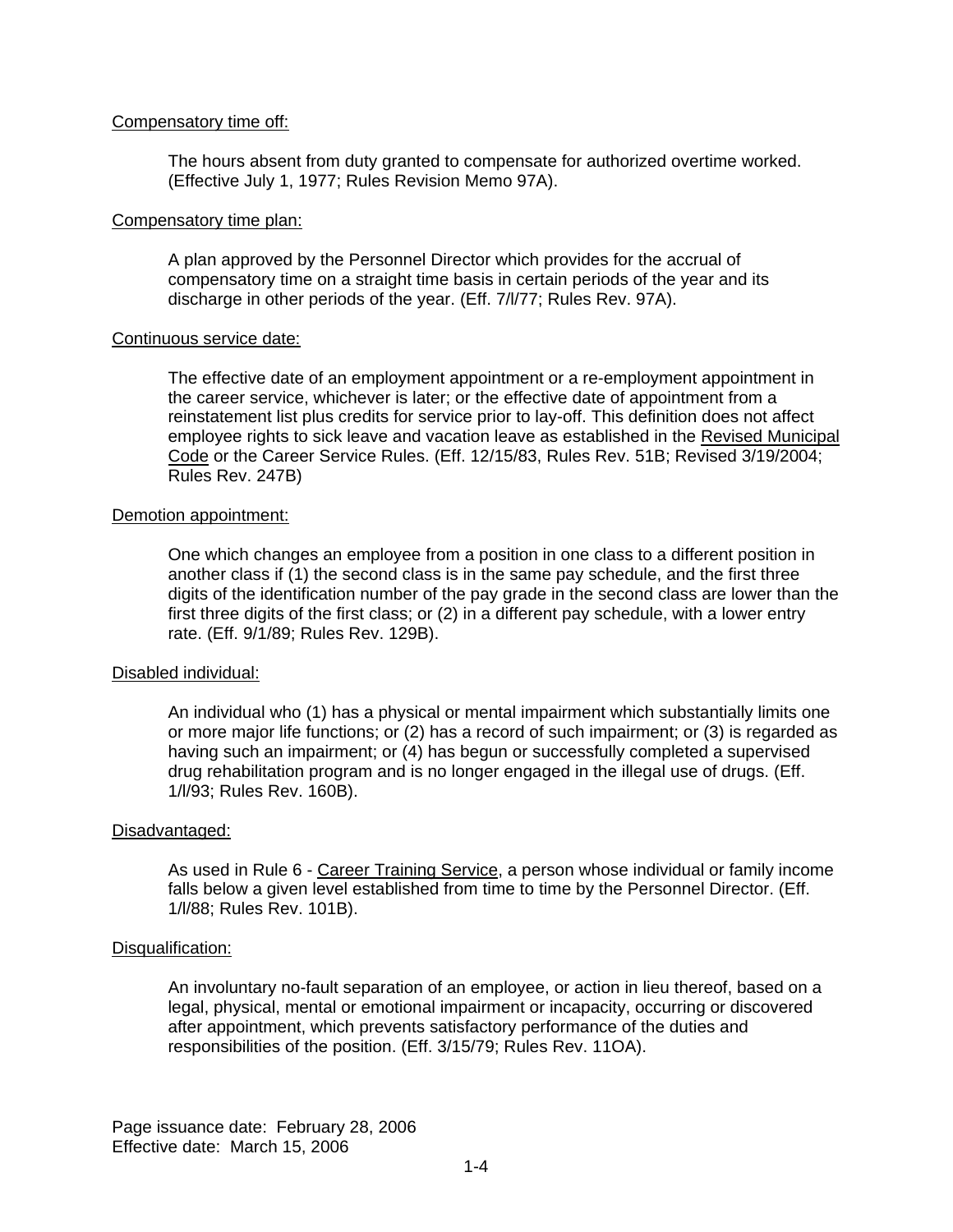### Documented performance:

A verifiable assessment of an individual's work performance, including PEPR ratings, disciplinary actions, and safety violations. (Eff. 3/19/2004, Rule Rev. 247B)

### Domestic Partner:

An unmarried adult, unrelated by blood (closer than would prohibit marriage in Colorado pursuant to the Colorado Revised Statutes), with whom an unmarried employee has an exclusive committed relationship, maintains a mutual residence and shares basic living expenses. (Eff. 3/16/95; Rules Rev. 178, Series B).

## Effective date:

The date when a personnel action takes effect; in the case of separation, the employee's last day of work, exclusive of accrued vacation leave or compensatory time. (Eff. 5/16/56; Rules Rev. 16A).

## Eligible:

A person who has passed an examination and whose name is on an eligible list for certification. (Effective December 15, 1988; Rules Revision No. 118, Series B).

#### Eligible list:

A list of those who have met the requirements for a given class in the Career Service.(Effective May 16, 1956; Rules Revision Memo 16A).

## Emergency:

A condition which meets any of the following criteria:

- a) Fire, flood, catastrophe, or other unforeseen disaster;
- b) A station must be manned and no other employee is available for work;
- c) A significant work stoppage; or
- d) Any other occurrence affecting the general public health, safety, welfare and convenience, which requires immediate action. (Effective December 18, 1978; Rules Revision Memo 107A)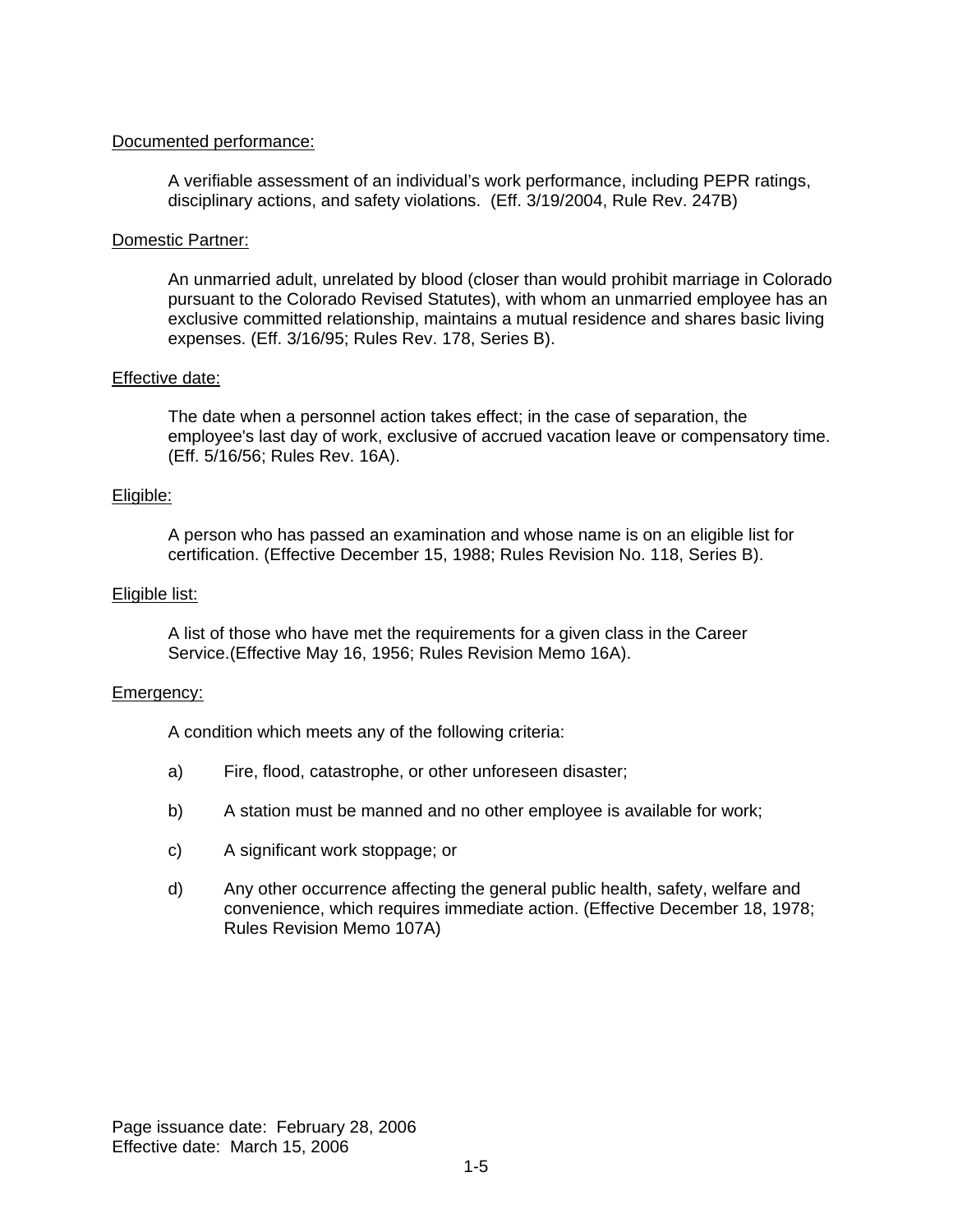#### Lay-off:

The involuntary separation of a career status unlimited employee, or a limited employee appointed prior to January 16, 2004, resulting from the abolishment of a position. (Eff. 9/18/1980, Rules Rev. 127A; Revised 3/19/2004, Rule Rev. 247B).

#### Lay-off unit:

An appropriation account, appropriation sub-account, combinations of appropriation subaccounts, or combinations of appropriation accounts for the purposes of lay-off. (Eff. 11/01/1979, Rules Rev.115A; Revised 3/19/2004, Rule Rev. 247B).

#### Lay-off Unit Reinstatement List:

Employees shall be placed on the Lay-off Unit Reinstatement List for the classification they have been laid off from, demoted in lieu of lay-off from, or have voluntarily resigned or voluntarily demoted in lieu of lay-off from. The Lay-off Unit Reinstatement List shall only be used within the Lay-off Unit the employee was in when the lay-off took place. (Effective March 19, 2004, Rule Revision Memo 247B)

#### Leave:

An authorized absence from regularly scheduled work hours which has been approved by proper authority. (Effective May 16, 1956; Rules Revision No. 16A).

#### Length of Service:

Total number of years, months and days of continuous service, (for examination purposes) including time an employee is on authorized leave of absence without pay, but exclusive of service in non-career status positions. (Effective December 15, 1988; Rules Revision No. 118B; Revised March 19, 2004, Rule Revision Memo 247B).

#### Limited position:

One which has a specified ending date. (Effective September 18, 1980; Rules Revision No. 127A).

#### Minimum qualifications:

The qualifications contained in the class specification which a person must possess in order to qualify or compete for a given class of positions in the Career Service. (Effective November 1, 1979; Rules Revision No. 115A).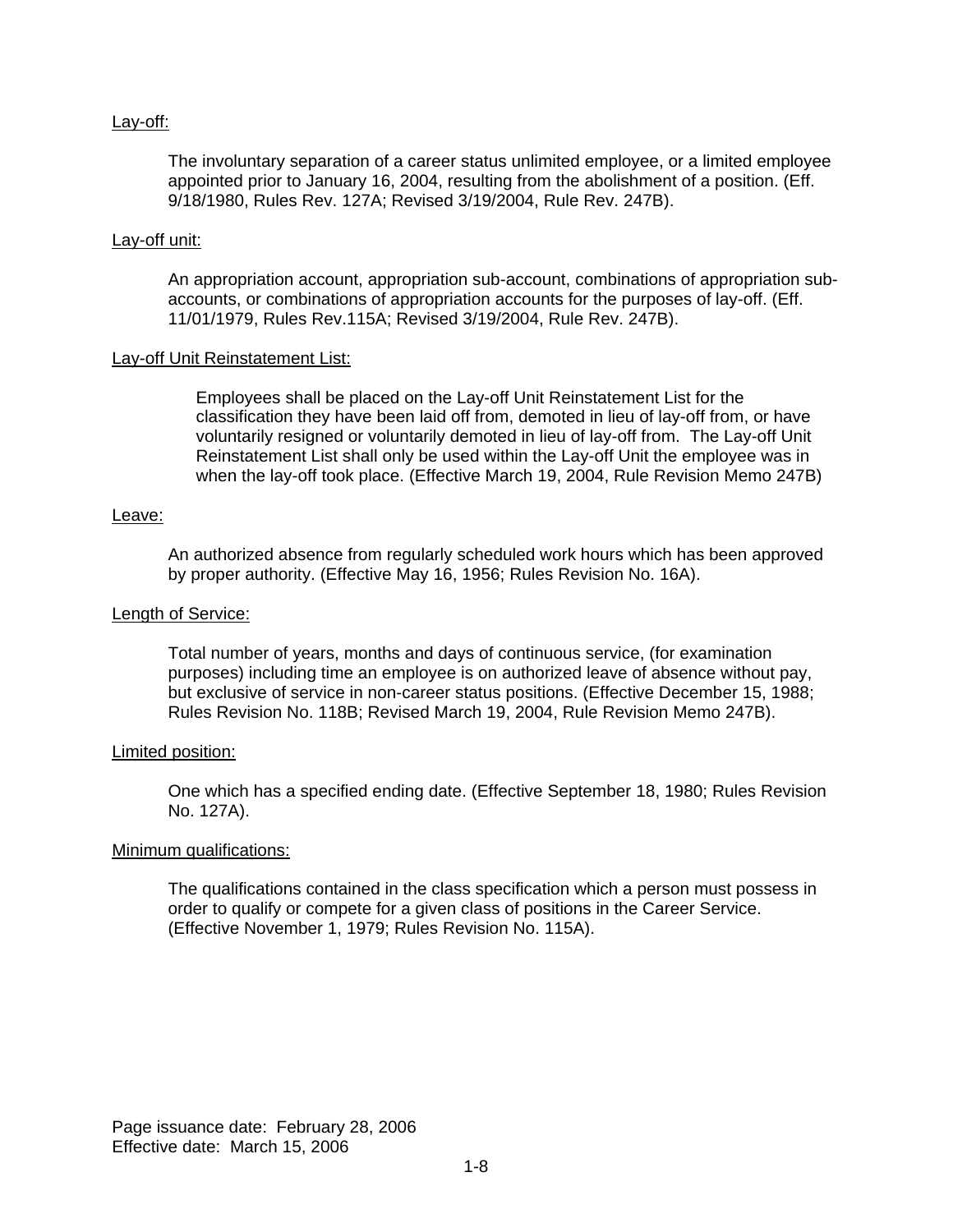## Separation:

The termination of employment by reason of probation, disqualification, lay-off, resignation, retirement, dismissal, or death. (Effective September 18, 1980; Rules Revision Memo 127A).

#### Serious health condition:

An illness, injury, impairment or physical or mental condition, which involves inpatient care in a hospital, hospice or residential medical care facility or continuing treatment by a health care provider. (Effective February 8, 2005, Rules Revision Memo 257B)

#### Sexual harassment:

Unwelcome sexual advances, requests for sexual favors, or other verbal or physical conduct of a sexual nature, when:

- a) submission to such conduct is made either explicitly or implicitly a term or condition of an individual's employment; or
- b) submission to or rejection of such conduct by an individual is used as the basis for employment decisions affecting such individual; or
- c) such conduct has the purpose or effect of unreasonably interfering with an individual's work performance or creating an intimidating, hostile, or offensive environment. (Effective March 22, 1984; Rules Revision 60B).

#### Staggered work schedule:

The assignment of differing reporting times to individual employees. (Effective November 14, 1978; Rules Revision 104A).

#### Standard work week:

The five-day, forty-hour work week. (Effective May 16, 1956; Rules Revision 16A).

#### Transfer appointment:

One which moves an employee from a position in one class to a different position:

- a) in the same class in a different agency; or
- b) in a different class in the same pay schedule where the first three digits of the identification number of the pay grade are the same; or
- c) in a different class in a different pay schedule where the entry rates are the same. (Effective September 1, 1989; Rules Revision 129B).

#### Unlimited position:

One which has no specified ending date. (Effective September 18, 1980; 127A).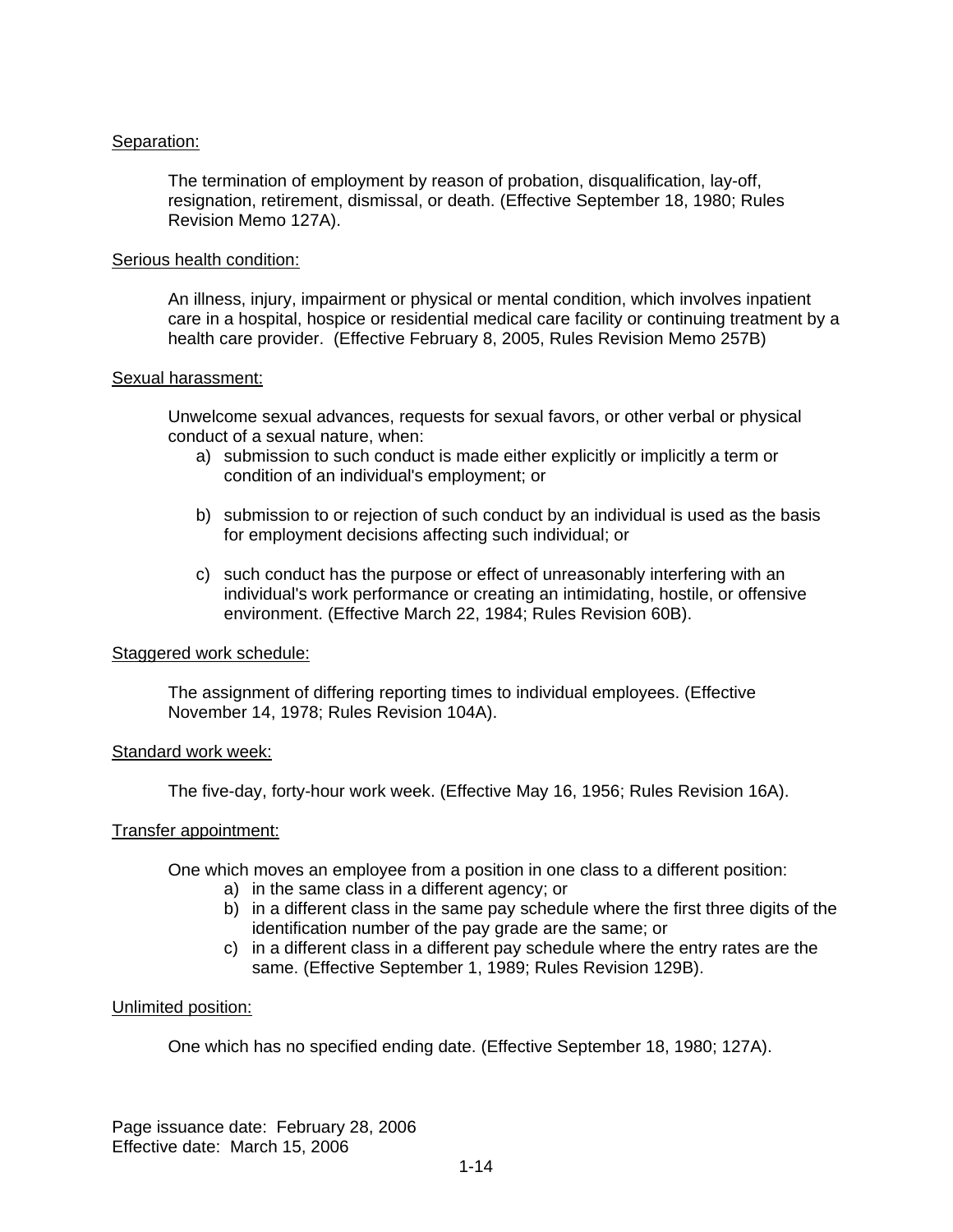#### Weekly Rate:

The weekly rate is the predetermined rate of pay the employee is eligible to receive for one forty (40) hour week of work. (Effective June 1, 2004, 249B)

#### Work days:

The established or scheduled days an employee shall work. (Effective May 16, 1956; Rules Revision 16A).

#### Work week:

The total of scheduled work days in a seven (7) day period starting at 12:01 A.M. on Monday and ending on Sunday evening at 12:00 Midnight, unless a different period has been established in accordance with these rules. (Effective September 19, 1985; 75B).

#### Workmen's compensation:

Benefits received by an employee who is injured while carrying out his work assignment as determined by the Workmen's Compensation Act of Colorado. (Effective May 16, 1956; Rules Revision 16A).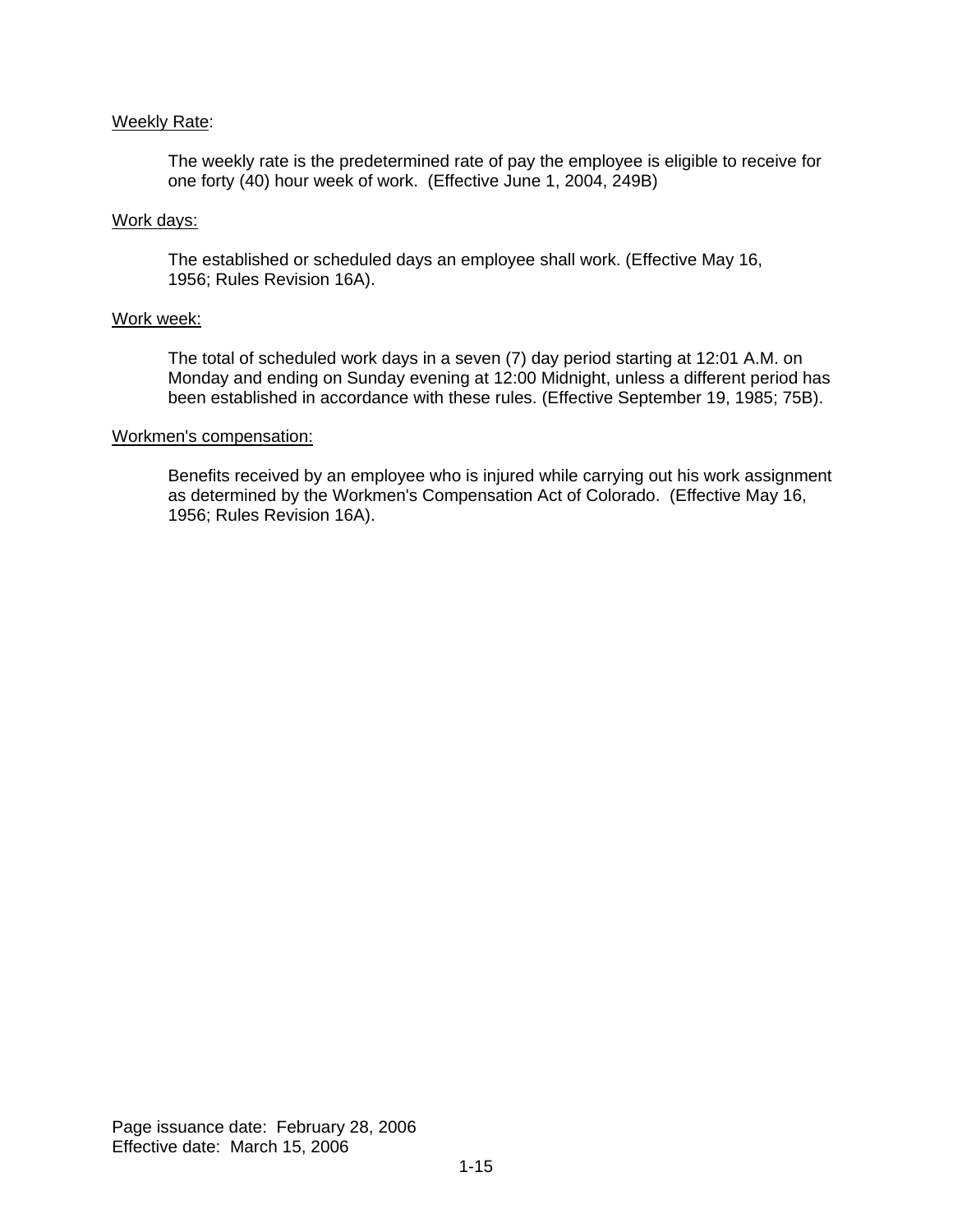## a) Recruitment Notices:

Written notice of tests for jobs must be posted in the Career Service Authority office and other places where potential applicants would be likely to see the notice.

### b) Content of the Notices

The notice must contain the job title, pay range, recruitment open and close dates, minimum qualification requirements, the time and place of making application and the type and weight of test to be given.

Job descriptions will be available at the Career Service Authority office on request.

Written notice of tests must be posted for at least 48 hours, not including weekends and holidays.

#### 3-22 Testing Procedures

a) Completion:

Applicants must submit a completed application including additional required information by the posted closing date. The application is part of the testing process.

#### b) Timeliness:

Testing procedures must be followed. Failure to follow procedures in a timely manner is grounds for disqualification. Failure to follow procedures and/or failure to apply by the closing date may cause rejection of an application.

#### c) Rejection of Applications

Applicants may be ineligible to test for any valid reason, including the following:

- 1) Incomplete application or giving false information in the filing or testing processes;
- 2) Failure to meet qualifications, or to timely file for testing consideration;
- 3) Not suitable for the position, including criminal convictions; or
- 4) Dismissal from the Career Service. Employees dismissed from the Career Service are not eligible to test for five years after the date of dismissal. (Effective March 15, 2006; Rules Revision Memo 5C)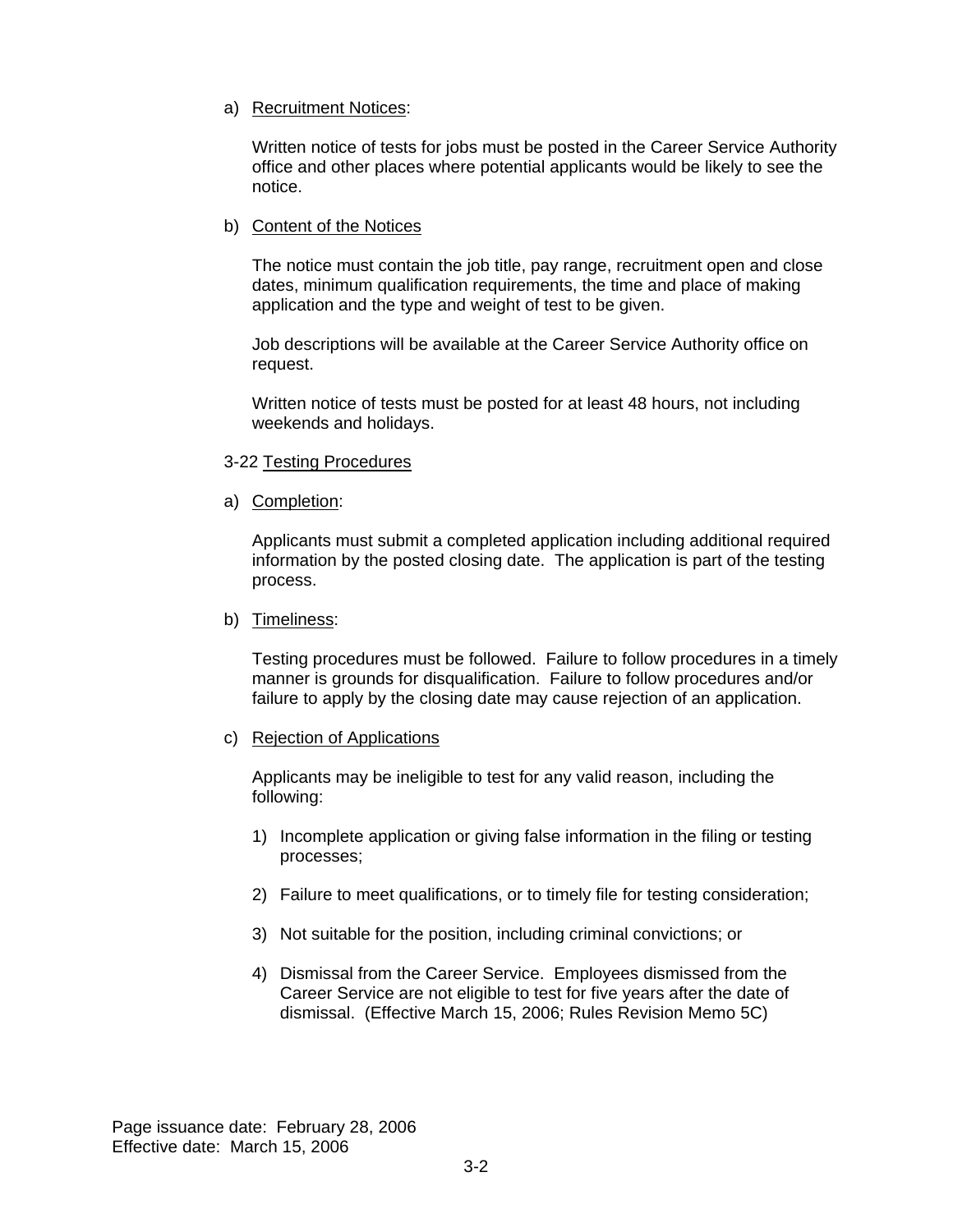## 3-23 Testing

Tests are used by the Career Service Authority to predict how well a candidate may do a job and to allow the Career Service Authority to compare the people competing for a job with each other so the best qualified applicants may be identified.

a) Types of Tests

The Career Service Authority may give one or all of the following kinds of tests:

- 1) Written tests.
- 2) Performance tests.
- 3) Evaluation of experience and education.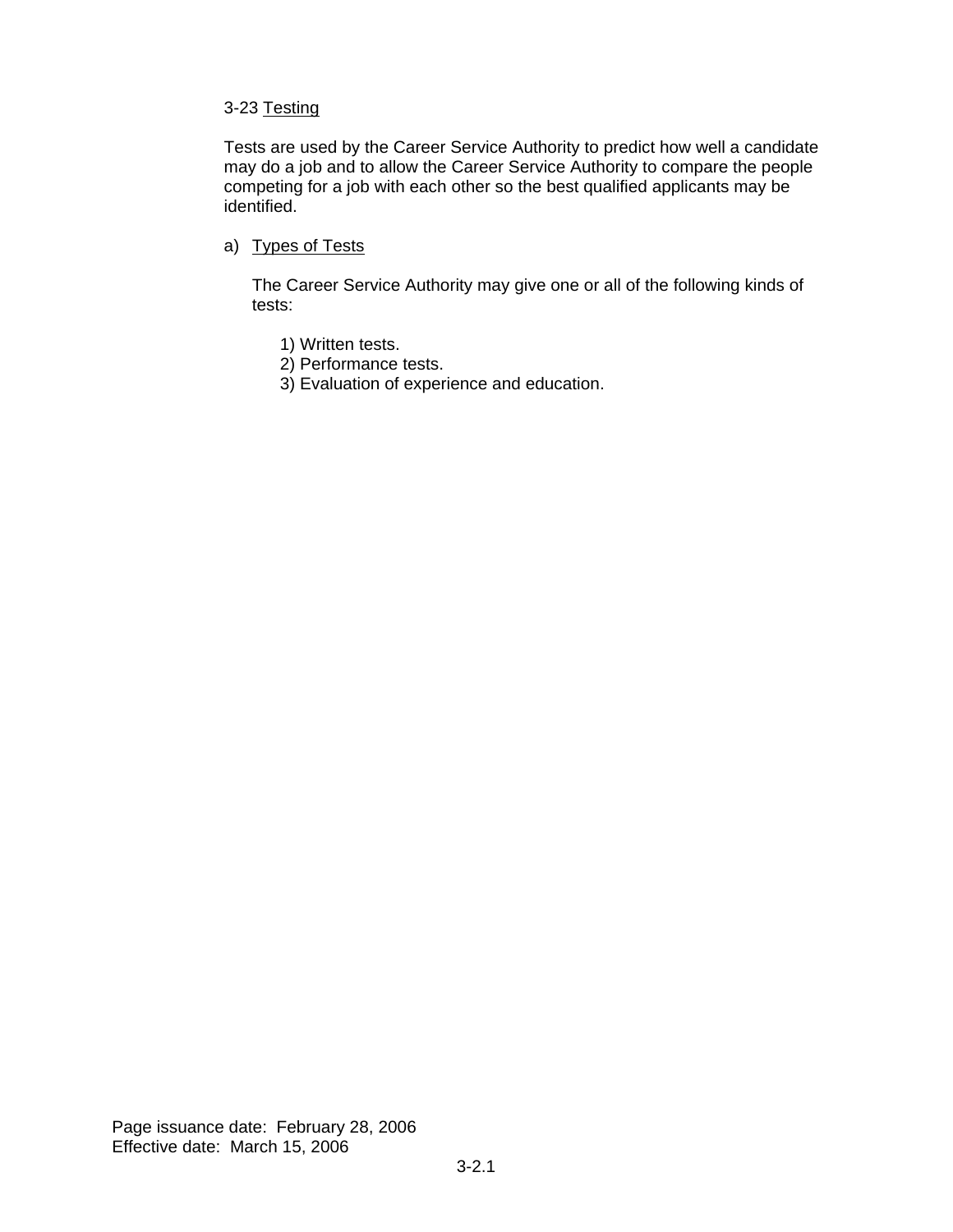- O. Promotion to a higher class: The name of an eligible that has been promoted to a higher class is removed from all eligible lists at or below the level of the promotional class. No restoration will be permitted.
- P. Failure to satisfactorily perform on-call assignments: Notice that an on-call employee has, failed to perform assigned duties may result in the removal of the name of the on-call individual from the on-call eligible list For purposes of this rule, notice shall mean written notification by the employing agency to the Career Service Authority. Restoration will not be permitted during the one-year period.
- Q. Dismissal: Employees dismissed from the Career Service shall be removed from all eligible lists and will not be added to any eligible lists for five (5) years after the date of dismissal. No restoration is permitted. (Effective March 15, 2006; Rules Revision Memo 5C)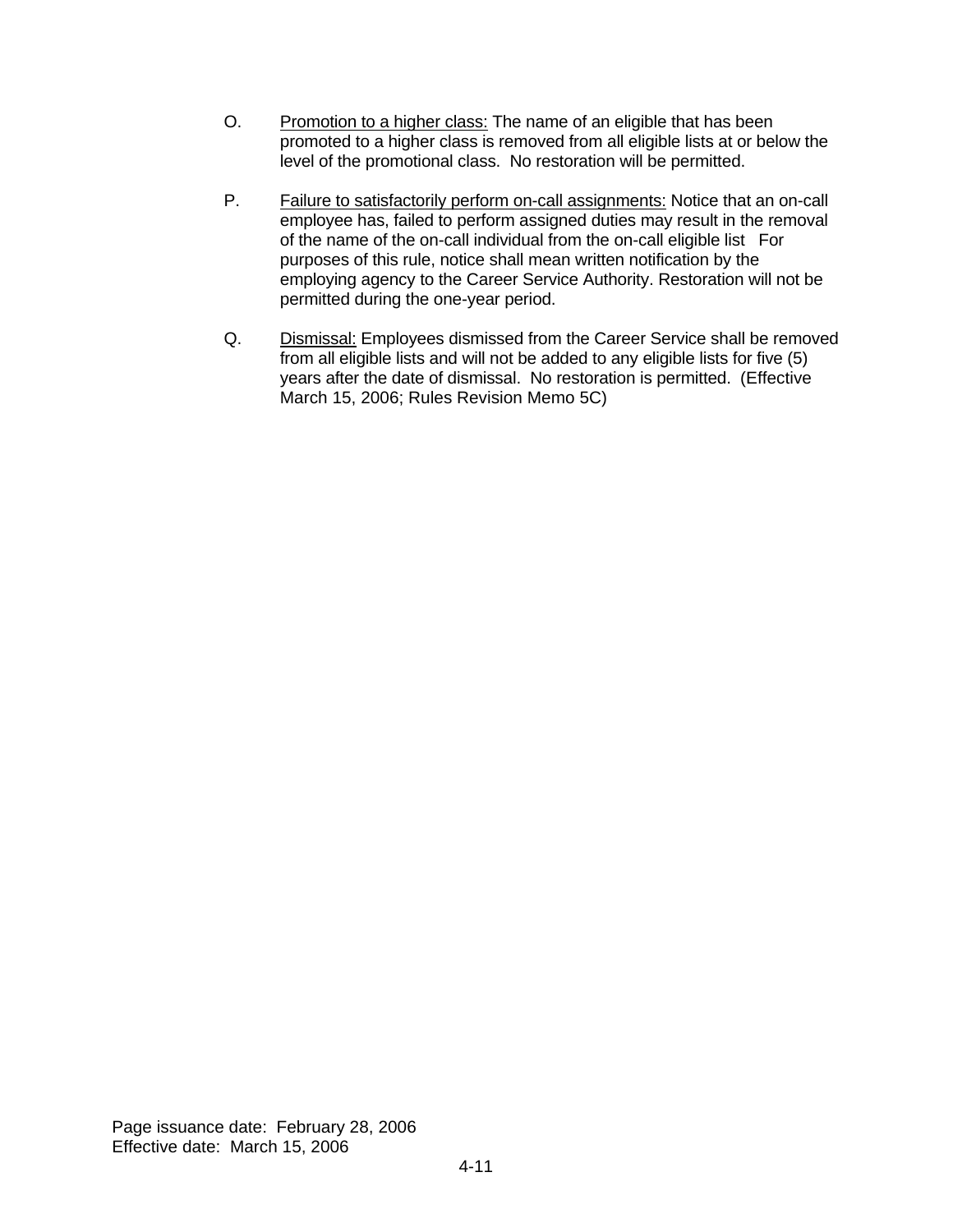### $R$ ULE 16 DISCIPLINE AND DISMISSAL (Effective March 15, 2006; Rules Revision Memo 5C)

## Purpose statement:

The purpose of this rule is to establish a progressive discipline process that is governed by the principles of due process, personal accountability, reasonableness and sound business practice.

## Section 16-5 Disclaimer

This Rule 16 pertaining to discipline and dismissal does not create or constitute any contractual rights between or among the City, the Career Service Board ("Board"), the Career Service Authority ("CSA") and any employee. This Rule 16 may only be modified, rescinded, or revised, in writing, by the Board, which reserves the right to unilaterally modify, rescind, or revise Rule 16 at any time consistent with its rule-making process.

## Section 16-10 Service of written notice

Written notices required to be served on an employee under this Rule 16 shall be served on the employee either in person with a certificate of hand delivery, or by first class U.S. mail, with a certificate of mailing to the employee's last known address.

#### Section 16-20 Purpose of discipline

The purpose of discipline is to correct inappropriate behavior or performance, if possible. The type and severity of discipline depends on the gravity of the offense. The degree of discipline shall be reasonably related to the seriousness of the offense and take into consideration the employee's past record. The appointing authority shall impose the type and amount of discipline he or she believes is needed to correct the situation and achieve the desired behavior or performance.

#### Section 16-30 Investigatory Leave with Pay

A. An appointing authority may place an employee on investigatory leave with pay pending an investigation of a possible rule violation or failure to meet standards of performance when it is determined by the appointing authority that it is in the best interest of the City. Investigatory leave may be for no more than forty-five (45) calendar days. It may include the period of time required to complete the investigation, as well as any time necessary to conduct a pre-disciplinary meeting and render a decision regarding discipline.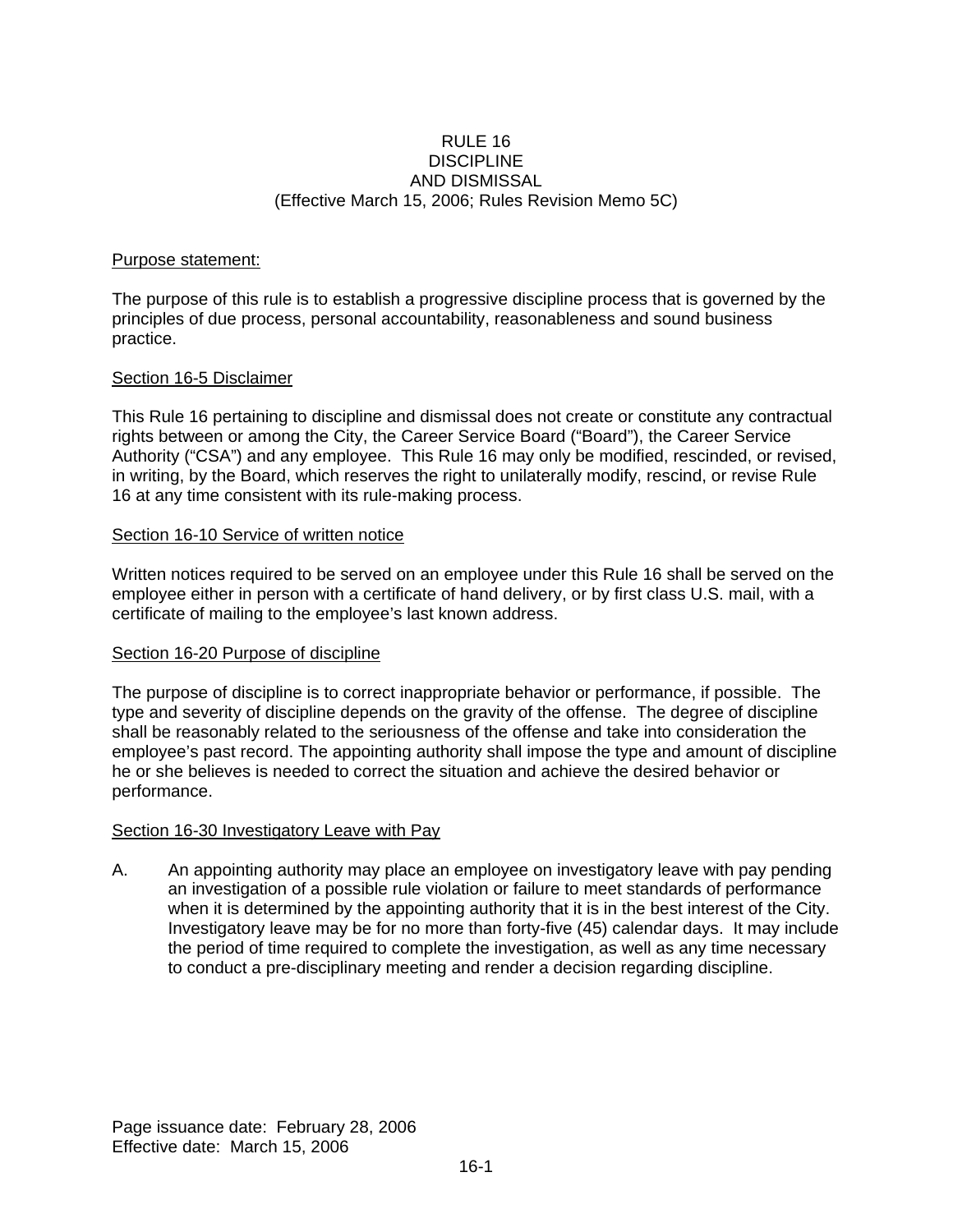- B. If the investigation has not been completed within the forty-five (45) calendar day time period, the appointing authority may request from the Career Service Personnel Director ("Personnel Director") an extension of time appropriate to complete the investigation and render a decision. The Personnel Director may approve a request for an extension for good cause shown. Additional extensions may be granted at the discretion of the Personnel Director. The appointing authority shall notify the employee of any extension that is granted by the Personnel Director.
- C. The appointing authority may require the employee to remain at home and/or be available by telephone; to participate in the investigatory process and/or to perform work during their normal work hours; or to return to work prior to the end of the period of investigatory leave. If an employee is unable to meet the requirements listed above, or chooses to attend to personal business during their normal hours of work, the appointing authority's regular procedures regarding the use of leave shall apply.

## Section 16-40 Pre-disciplinary Notification of Contemplation of Discipline or Dismissal and Notice of Pre-disciplinary Meeting.

- A. Before an employee with career status is suspended, given an involuntary temporary reduction in pay, involuntarily demoted or dismissed, the appointing authority shall hold a pre-disciplinary meeting. A pre-disciplinary meeting is not required for verbal or written reprimands.
- B. The purpose of the pre-disciplinary meeting is to allow an employee to:
	- 1. Correct any errors in the department or agency' s information or facts upon which it proposes to take disciplinary action; and
	- 2. Tell his or her side of the story and present any mitigating information as to why the disciplinary action should not be taken.
- C. Since a pre-disciplinary meeting is not an administrative hearing, witness testimony is not allowed.
- D. Employees must be served with written notice seven (7) calendar days prior to the predisciplinary meeting. The seven (7) calendar day notice period starts on the day following the date shown on the certificate of mailing or certificate of hand delivery.
- E. The written notice of the pre-disciplinary meeting shall contain the following:
	- 1. That disciplinary action is contemplated;
	- 2. The specific conduct or omission committed by the employee which the department or agency believes is in violation of the Career Service Rules ("Rules"), the City Charter, the Denver Revised Municipal Code, Executive Orders or other applicable legal authority;
	- 3. The purpose of the pre-disciplinary meeting as described in Section 16-40 B. of this rule;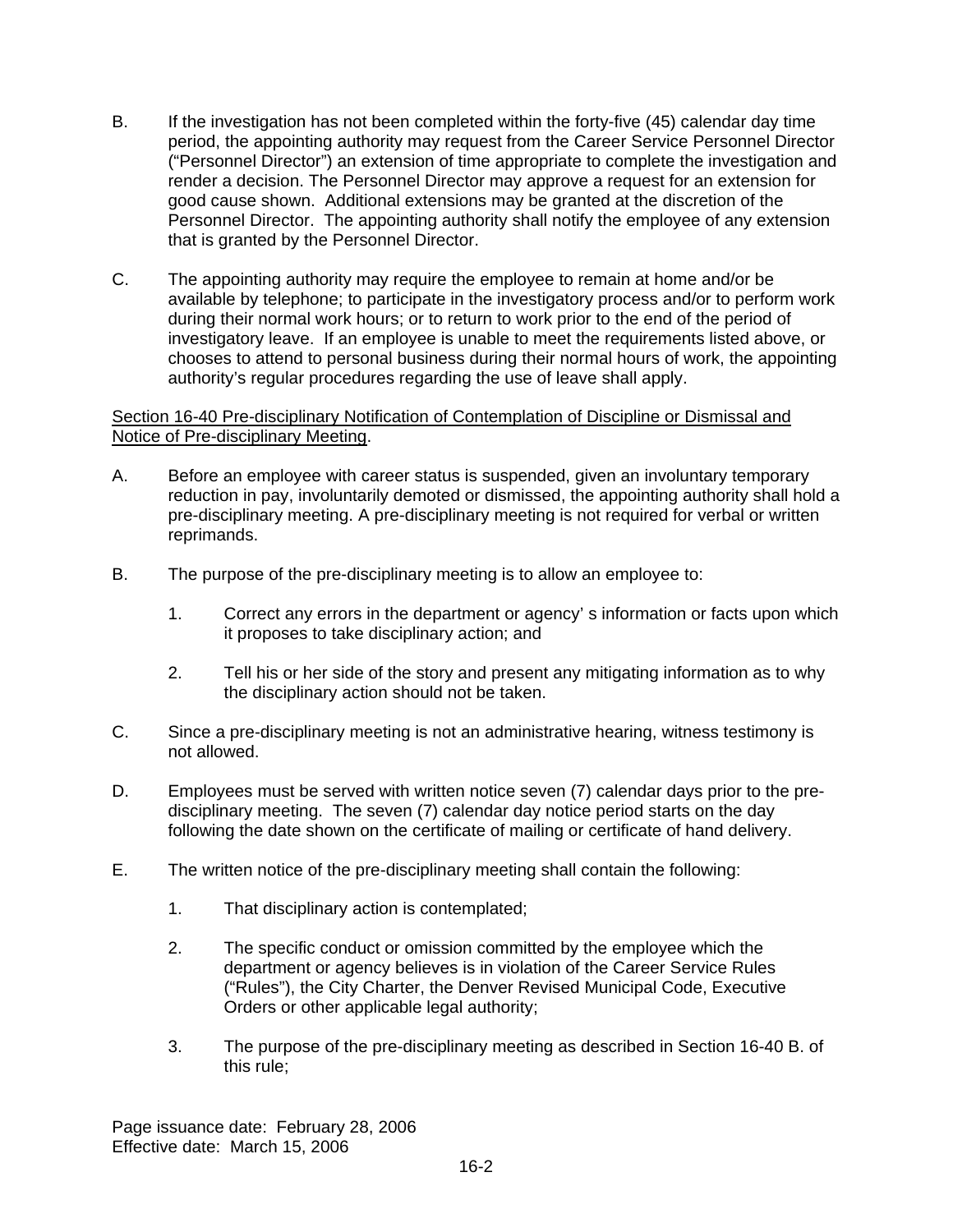- 4. The date, time and location of the pre-disciplinary meeting; and
- 5. That the employee is entitled to have a representative of his or her own choosing present at the meeting.
- F. The department or agency may approve or deny requests to re-schedule pre-disciplinary meetings, but shall accommodate such requests whenever practicable.

## Section 16-50 Progressive Discipline

- A. 1. Whenever practicable, discipline shall be progressive. However, any measure of discipline may be used in any given situation as appropriate. A lesser discipline other than dismissal may be imposed where circumstances warrant.
	- 2. Failure to correct behavior or committing additional violations after progressive discipline has been taken may subject the employee to further discipline, up to and including dismissal from employment.
	- 3. This rule should not be interpreted to mean that progressive discipline must be taken before an employee may be dismissed.
- B. In order of increasing severity, the disciplinary actions which an appointing authority may take against an employee for violation of the Rules, the City Charter, or the Denver Revised Municipal Code, Executive orders or any other applicable legal authority include:
	- 1. Verbal reprimand.
	- 2. Written reprimand.
	- 3. Suspension without pay, or involuntary temporary reduction of pay.
	- 4. Involuntary demotion, with a reduction in pay pursuant to Rule 9 PAY ADMINISTRATION.
	- 5. Dismissal.

#### Section 16-60 Discipline and Dismissal

The following may be cause for the discipline or dismissal of a Career Service employee:

- A. Neglect of duty.
- B. Carelessness in performance of duties and responsibilities.
- C. 1. Theft, destruction, or neglect in the use of City property or property of any agency or entity having a contract with the City; or
	- 2. Theft of property or materials of any other person while the employee is on duty or on City premises.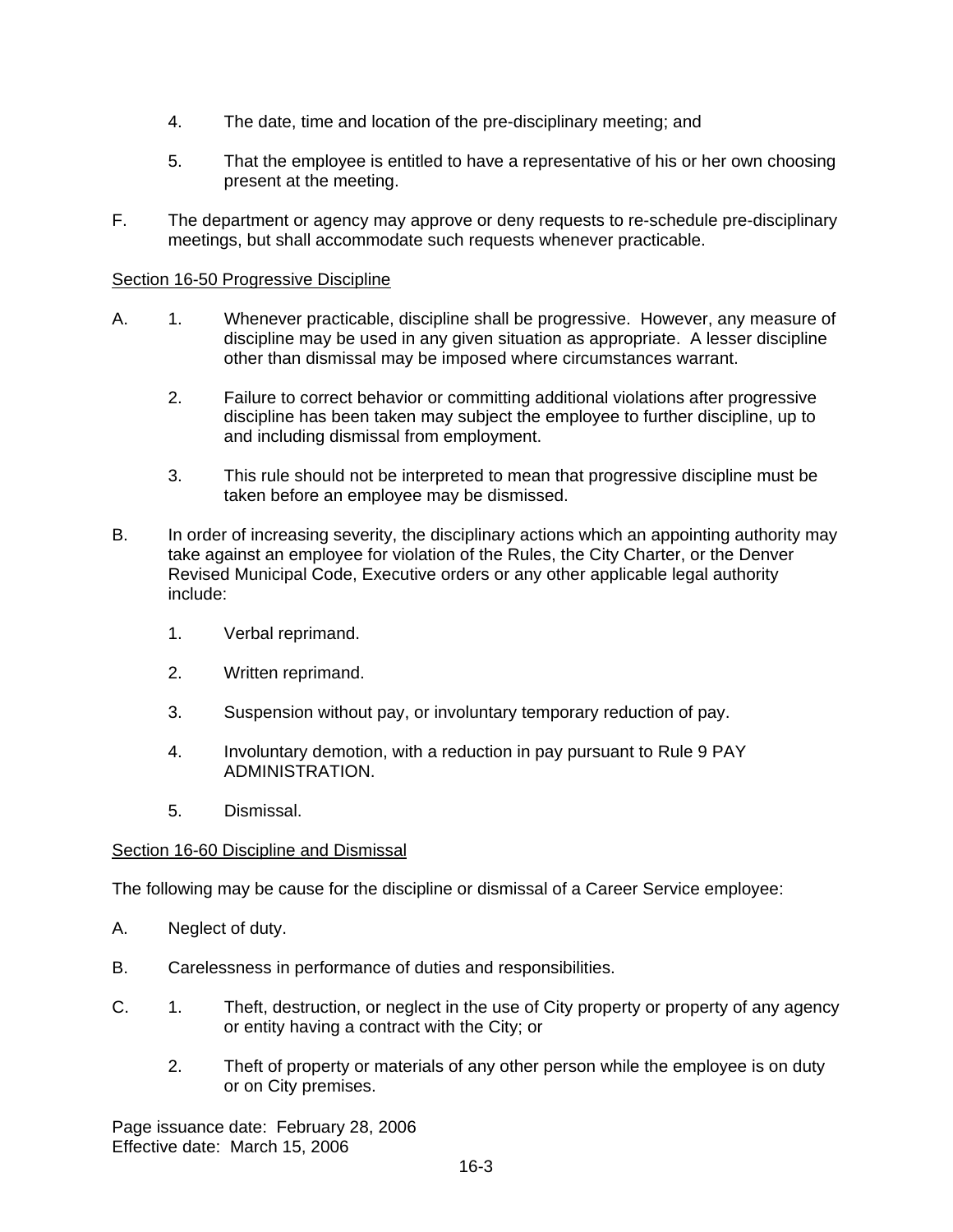- D. Unauthorized operation or use of any vehicles, machines, or equipment of the City, or of any entity having a contract with the City, including, but not limited to, the unauthorized use of the internet, e-mail or telephones.
- E. Any act of dishonesty, which may include, but is not limited to:
	- 1. Altering or falsifying official records or examinations;
	- 2. Accepting, soliciting, or making a bribe;
	- 3. Lying to superiors or falsifying records with respect to official duties, including work duties, disciplinary actions, or false reporting of work hours.
- F. Using official position or authority for personal profit or advantage, including kickbacks.
- G. 1. Being under the influence, subject to the effects of, or impaired by alcohol, an illegal drug or a legal drug being used improperly: while on duty; while performing City business; while in a City facility; or while operating a City vehicle or other equipment.
	- 2. Consumption of alcohol, an illegal drug or a legal drug being used improperly: while on duty; in a City facility; on City property; while operating City vehicles or equipment; or while performing City business. The consumption of alcohol at an officially sanctioned function by an off-duty employee is not a violation of this rule.
- H. Selling, purchasing, transferring or possessing an illegal drug or a legal drug improperly: while on City property; while in a City facility; while on City equipment or in a City vehicle; or while on duty.
- I. Possessing a weapon on City property or a work location without written permission of the employee's appointing authority.
- J. Failing to comply with the lawful orders of an authorized supervisor or failing to do assigned work which the employee is capable of performing.
- K. Failing to meet established standards of performance including either qualitative or quantitative standards. When citing this subsection, a department or agency must describe the specific standard(s) the employee has failed to meet.
- L. Failure to observe written departmental or agency regulations, policies or rules. When citing this subsection, a department or agency must cite the specific regulation, policy or rule the employee has violated.
- M. Threatening, fighting with, intimidating, or abusing employees or officers of the City, or any other member of the public, for any reason.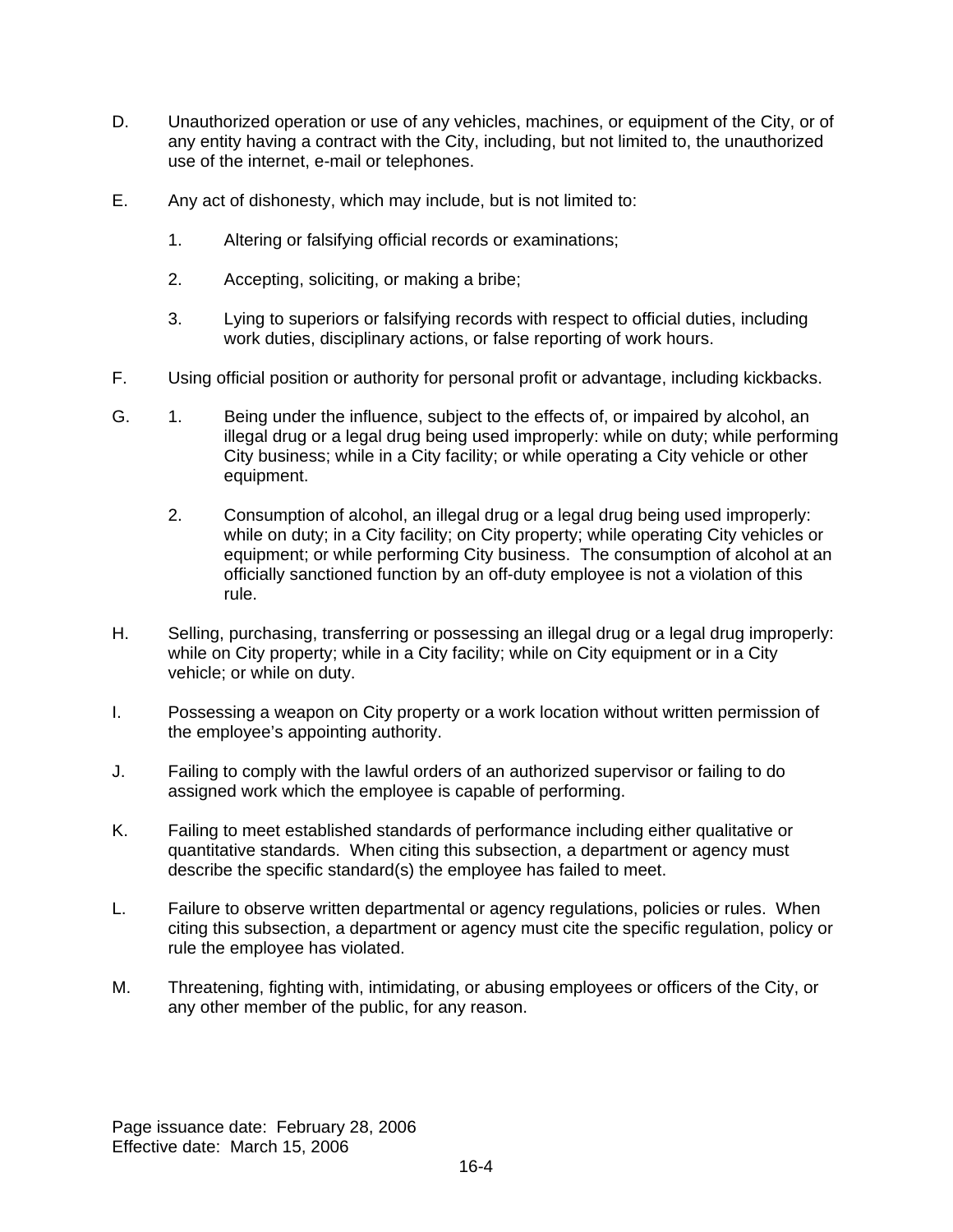- N. Intimidation or retaliation against an individual who has been identified as a witness, party, or representative of any party to any hearing or investigation relating to any disciplinary procedure, or any violation of a city, state, or federal rule, regulation or law, or against an employee who has used the dispute resolution process in good faith.
- O. Failure to maintain satisfactory working relationships with co-workers, other City employees, or the public.
- P. Conviction of or being charged with a crime. Prior to imposing discipline under this subsection, the department or agency shall follow the guidelines contained in subsection 16-61.
- Q. Discrimination or harassment of any employee or officer of the City because of race, color, religion, national origin, sex, age, political affiliation, sexual orientation or disability. This includes making derogatory statements based on race, color, religion, national origin, sex, age, political affiliation, sexual orientation or disability. Discipline for this prohibited conduct does not have to rise to the level of a violation of any relevant state or federal law before an employee may be disciplined and the imposition of such discipline does not constitute an admission that the City violated any law.
- R. Unauthorized absence from work; or abuse of sick leave or other types of leave; or violation of any rules relating to any forms of leave defined in Rule 11 LEAVE.
- S. Reporting to work after the scheduled start time of the shift.
- T. Unauthorized performance of work by non-exempt employees outside of the established work schedule.
- U. Failure to use safety devices or failure to observe safety regulations which: results in injury to self or others; jeopardizes the safety of self or others; or results in damage or destruction of City property.
- V. Engaging in a strike, sabotage, or work slowdown.
- W. Divulging confidential or otherwise sensitive information to unauthorized individuals.
- X. Conduct which violates the Rules, the City Charter, the Denver Revised Municipal Code, Executive orders, or any other applicable legal authority.
- Y. Conduct prejudicial to the good order and effectiveness of the department or agency, or conduct that brings disrepute on or compromises the integrity of the City.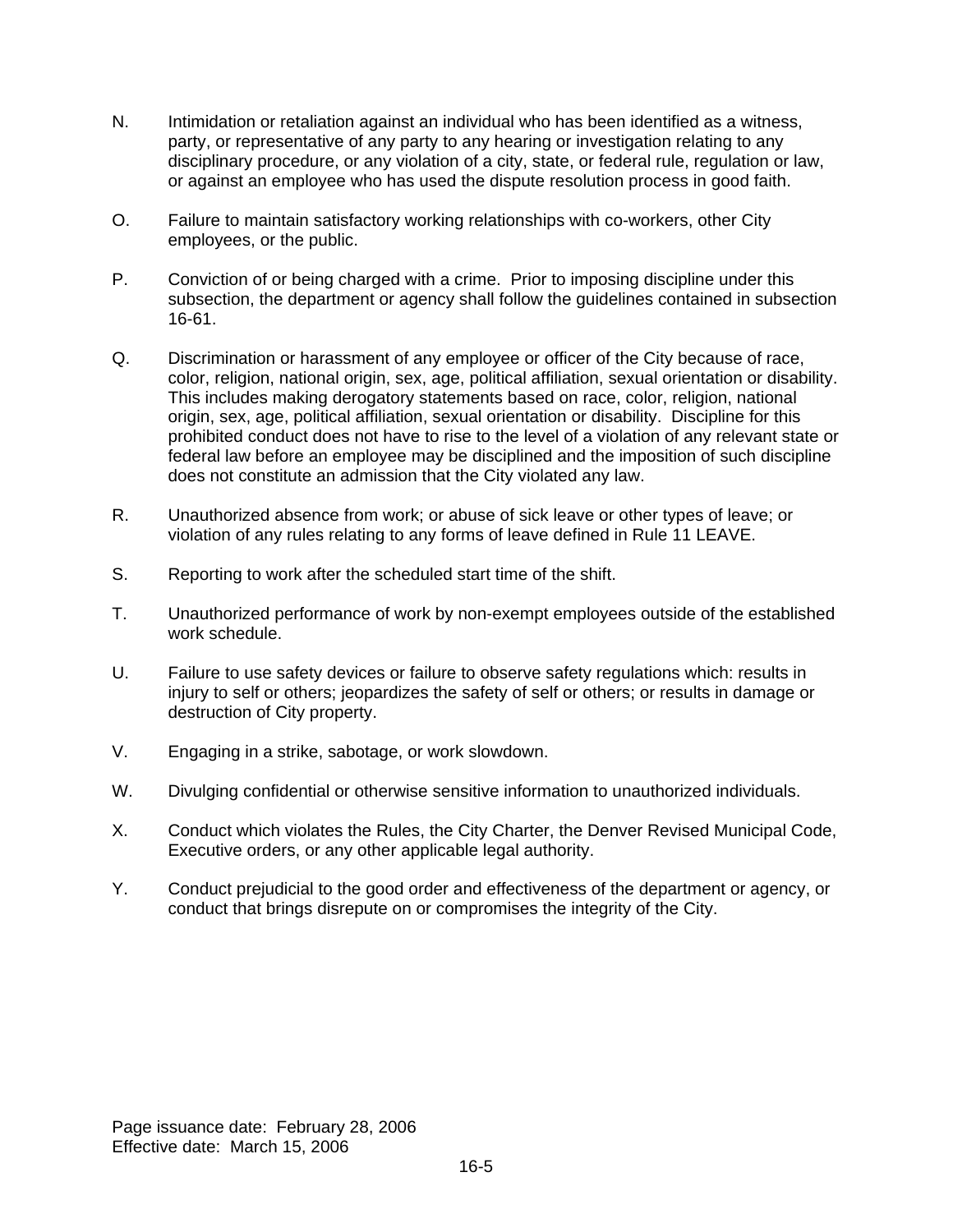## 16-61 Contemplating or Imposing Discipline on an Employee Convicted of or Charged with a Crime.

Upon notification that an employee has been charged with or convicted of a crime, the appointing authority shall follow the guidelines described below:

- A. If an employee has been charged with a crime, before imposing discipline, the department or agency must determine there is a preponderance of evidence demonstrating that the employee engaged in the conduct which forms the factual basis for the crime with which the employee is charged. The department or agency must also consider: the nature and type of the conduct which supports the charge; the nature of the position the employee holds in the City and the relationship of the position to the facts underlying the charge; and the impact of the facts on the employee's ability to perform the position.
- B. If an employee has been convicted of a crime, before imposing discipline, the department or agency must consider: the nature and type of crime for which the person has been convicted; the facts underlying the crime; the nature of the position the employee holds in the City and the relationship of the position to the crime; the impact of the facts on the employee's ability to perform the position; and any evidence of rehabilitation.
- C. Conviction of a crime or the facts underlying a charged crime may be grounds for any form of discipline outlined in this Rule 16, up to and including dismissal, when the conviction or facts underlying the charged crime renders the employee unfit to perform their job, brings disrepute upon the City or compromises the integrity of the City.
- D. If the department or agency, after considering these factors, believes that discipline is appropriate, it shall proceed with the pre-disciplinary procedures contained in this Rule 16.

## Section 16-70 Disciplinary procedures

Appointing authorities may designate agents to act for them in imposing discipline under this Rule 16.

# 16-71 Verbal reprimand

Verbal reprimands must be accompanied by a notation in the supervisor's file and the agency's file on the employee. The employee shall be notified that a verbal reprimand is being documented in their file.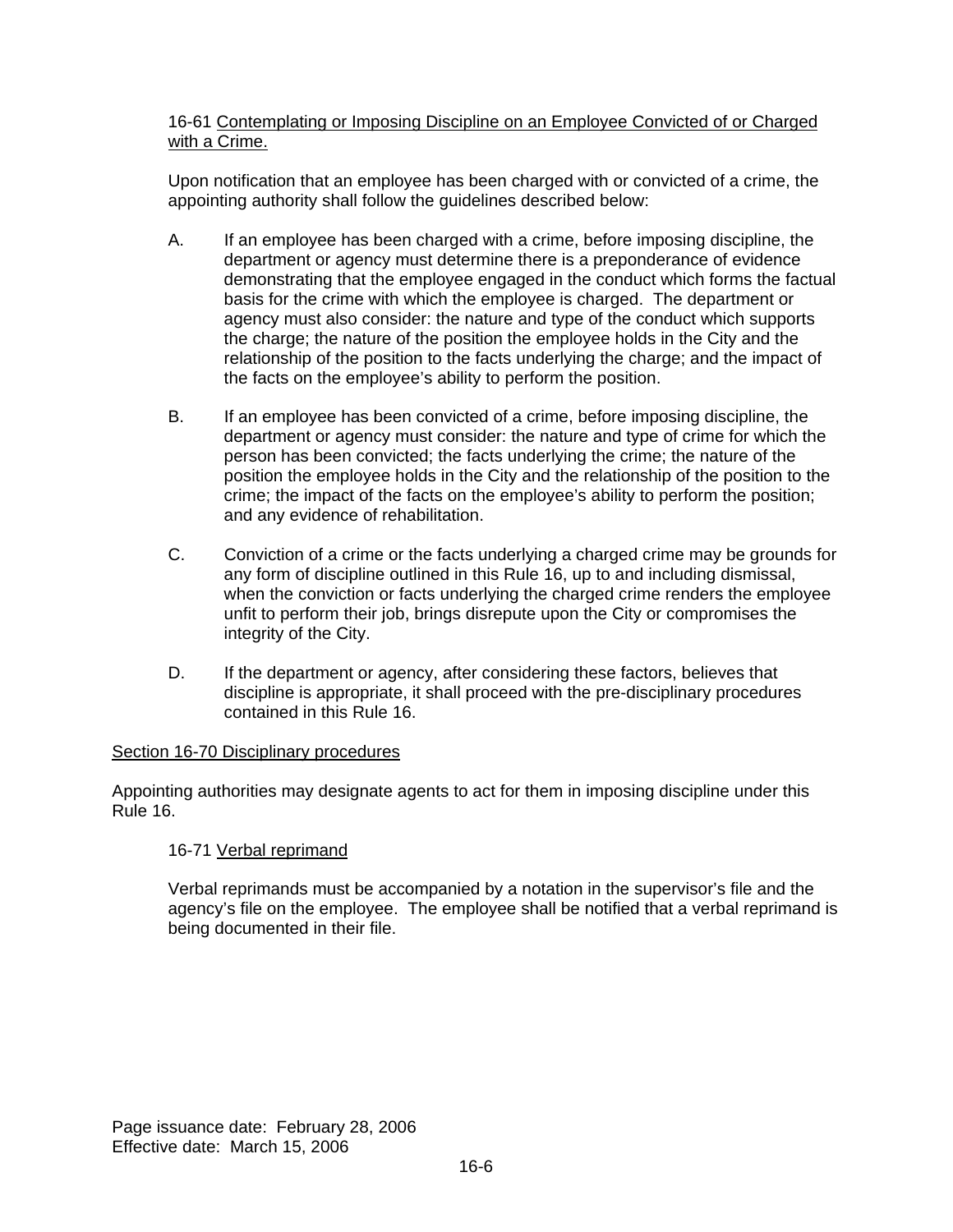## 16-72 Form for Written Reprimand, and Notices of Discipline

- A. Written reprimands: Written reprimands shall identify the violations or failures to meet performance standards on the job with sufficient specificity and detail so as to enable the employee to correct his or her behavior and to enhance future performance. Written reprimands shall also contain a notice that the employee may file a grievance on the written reprimand and may also seek mediation in accordance with Rule 18 DISPUTE RESOLUTION.
- B. Notices of discipline or dismissal: Written notices of suspension, involuntary temporary reduction of pay, involuntary demotion or dismissal shall:
	- 1. Identify the violations or reasons for failure to meet performance standards in detail so as to enable the employee to understand the basis for the discipline. The violation(s) indicated shall be those listed in the notice of contemplation of disciplinary action, except for any charges or violations which are dropped.
	- 2. Contain a reference to the opportunity afforded the employee to tell his or her side of the story in accordance with section 16-40 of this rule and that the information presented at the pre-disciplinary meeting was considered by the department or agency in reaching a determination.
	- 3. Contain a notice that the employee may appeal the suspension, involuntary temporary reduction of pay, involuntary demotion, or dismissal pursuant to Rule 19 APPEALS and that an employee may also seek mediation pursuant to Rule 18 DISPUTE RESOLUTION.
- C. A written reprimand, notice of suspension, notice of involuntary temporary reduction of pay, notice of involuntary demotion and notice of dismissal shall be sent to the CSA for inclusion in the employee' s personnel file, along with the completed personnel action form, if required.
- D. Failure of a supervisor or appointing authority to comply strictly with the provisions of this section 16-70 shall not constitute a basis for reversing a disciplinary action on appeal unless the employee shows that his or her rights were substantially violated by the lack of compliance.

# 16-73 Disciplinary Action Following Pre-disciplinary Meeting

A. Personnel decisions relating to progressive discipline may take into account any relevant prior disciplinary action.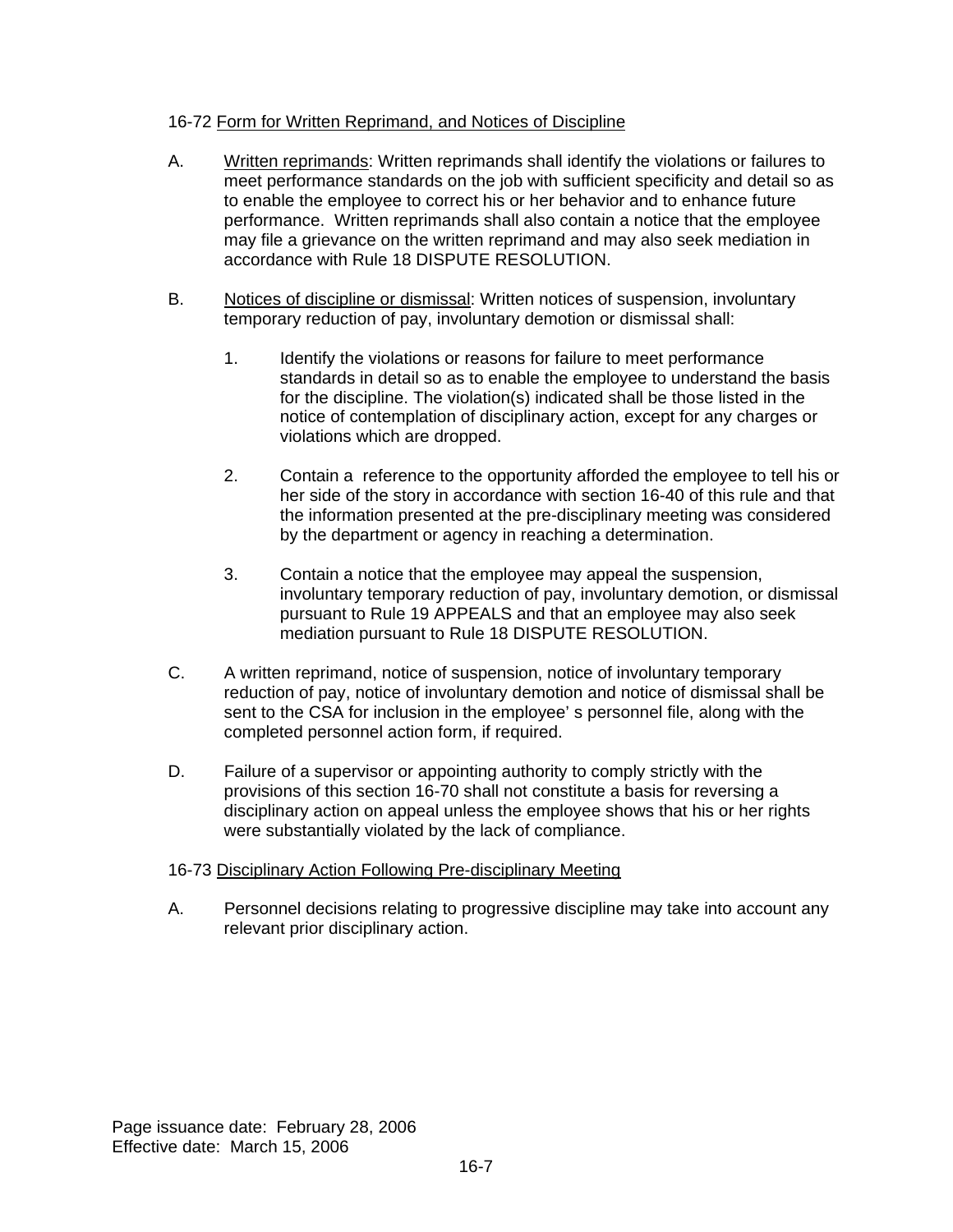- B. Disciplinary action based on the pre-disciplinary meeting and other pertinent information obtained by the appointing authority shall be taken within fifteen (15) calendar days after the meeting. However, if an appointing authority presents to the Personnel Director documented extenuating circumstances requiring additional time, the Personnel Director may extend the date for taking disciplinary action for an additional ten (10) calendar days. A request for an extension of time must be sent to the Personnel Director prior to the expiration of the fifteen (15) day time period. If disciplinary action is not taken within the fifteen (15) day time period and a request for extension of time is not timely submitted to the Personnel Director, the agency must repeat the steps contained in section 16-40 before disciplinary action may be taken.
- C. A written notice of the disciplinary decision and the reasons for the disciplinary action being taken shall be served on the employee. The notice shall be considered served on the date shown on the certificate of hand delivery or mailing.
- D. 1. A verbal reprimand may not be grieved or appealed.
	- 2. An employee may file a grievance of a written reprimand in accordance with Rule 18, DISPUTE RESOLUTION. An employee may not appeal a written reprimand to the Career Service Hearings Office.
	- 3. An employee may directly appeal a suspension, involuntary temporary reduction of pay, involuntary demotion or dismissal in accordance with Rule 19 APPEALS.

## 16-74 Guidelines for involuntary temporary reduction of pay

When an involuntary temporary reduction in pay is imposed on an employee, the employee's pay shall not be reduced:

- A. More than two pay steps; or
- B. Below the lowest step of the employee's pay range; or
- C. For less than seven (7) pay periods; or
- D. For more than thirteen (13) pay periods.

Any merit increase award shall be based on the employee's normal rate of pay, not their temporarily reduced rate of pay.